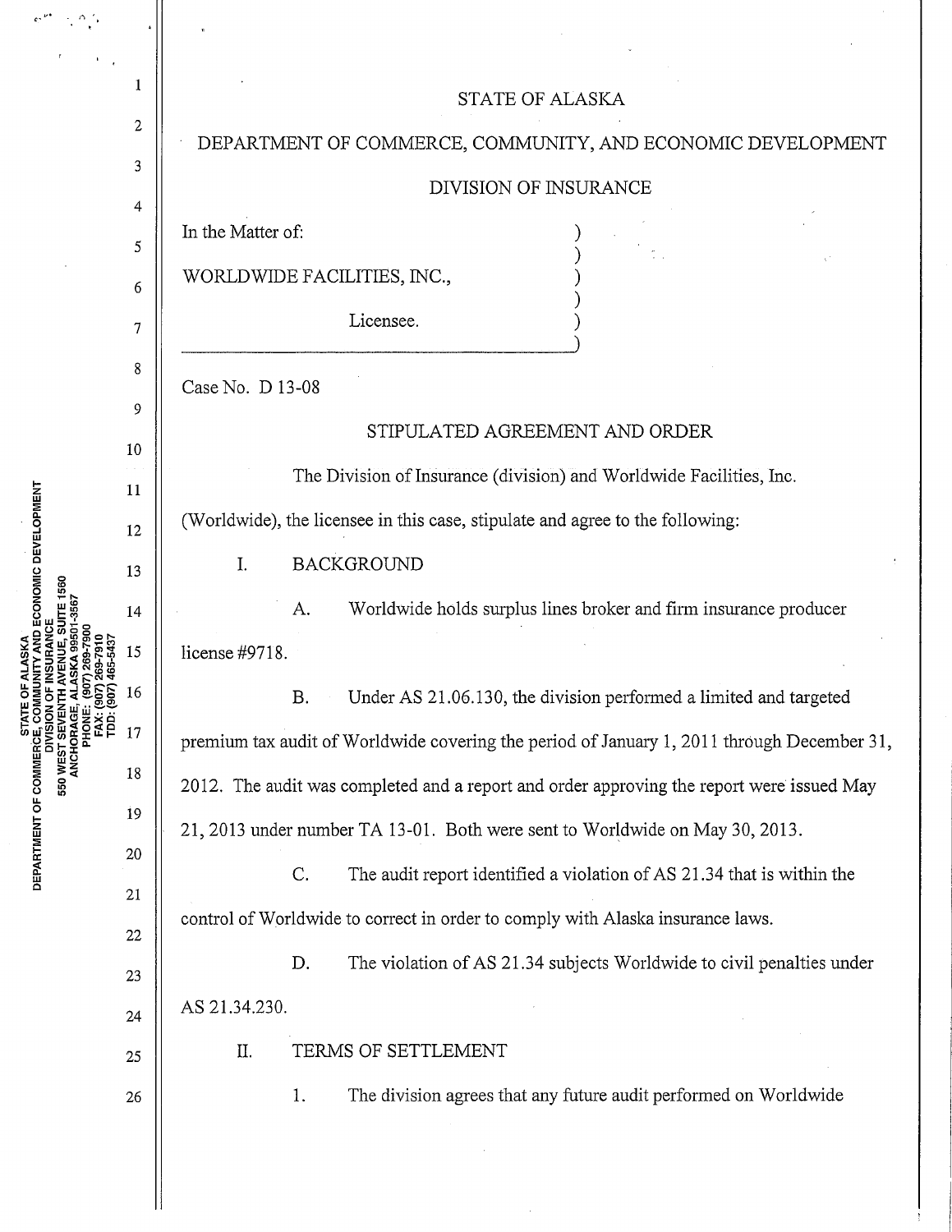related hereto will cover calendar years starting with 2014 or later but not any year before 2014.

2. Worldwide agrees to pay a civil penalty under AS 21.34.230 in the amount of \$10,000, with \$5,000 suspended. The unsuspended penalty is payable within three months from the time that Worldwide is notified that the director has signed the order approving this agreement.

3. In the event Worldwide violates the Alaska insurance laws during the next two calendar years (2014 and 2015), the suspended portion of the penalty referenced in paragraph2 will be reinstated. Worldwide also wili be subject to any and all sanctions authorized by the insurance laws including imposition of additional penalties.

4. By signing this agreement, Worldwide understands and agrees that any failure to comply with the terms of this agreement may be grounds to revoke, suspend, or nonrenew Alaska surplus lines broker and firm insurance producer license #9718.

5. Worldwide understands that this agreement is not binding on the parties unless and until the director signs the order approving the agreement.

DATED:  $85/13$ 

DATED: 12313

DIVISION OF INSURANCE

By:

Rebecca Nesheim Tax Auditor

WORLDWIDE FACILITIES, INC.

 $\rho$  or  $\rho$  where

By:

Davis D. Moore Compliance Officer

AND ECONOMIC DEVELOPMENT 550 WI MENT OF DEPAR<br>C

1

2

3

4

5

6

7

8

9

10

11

12

13

14

15

16

17

19

18

20

21

22

23

24

25

26